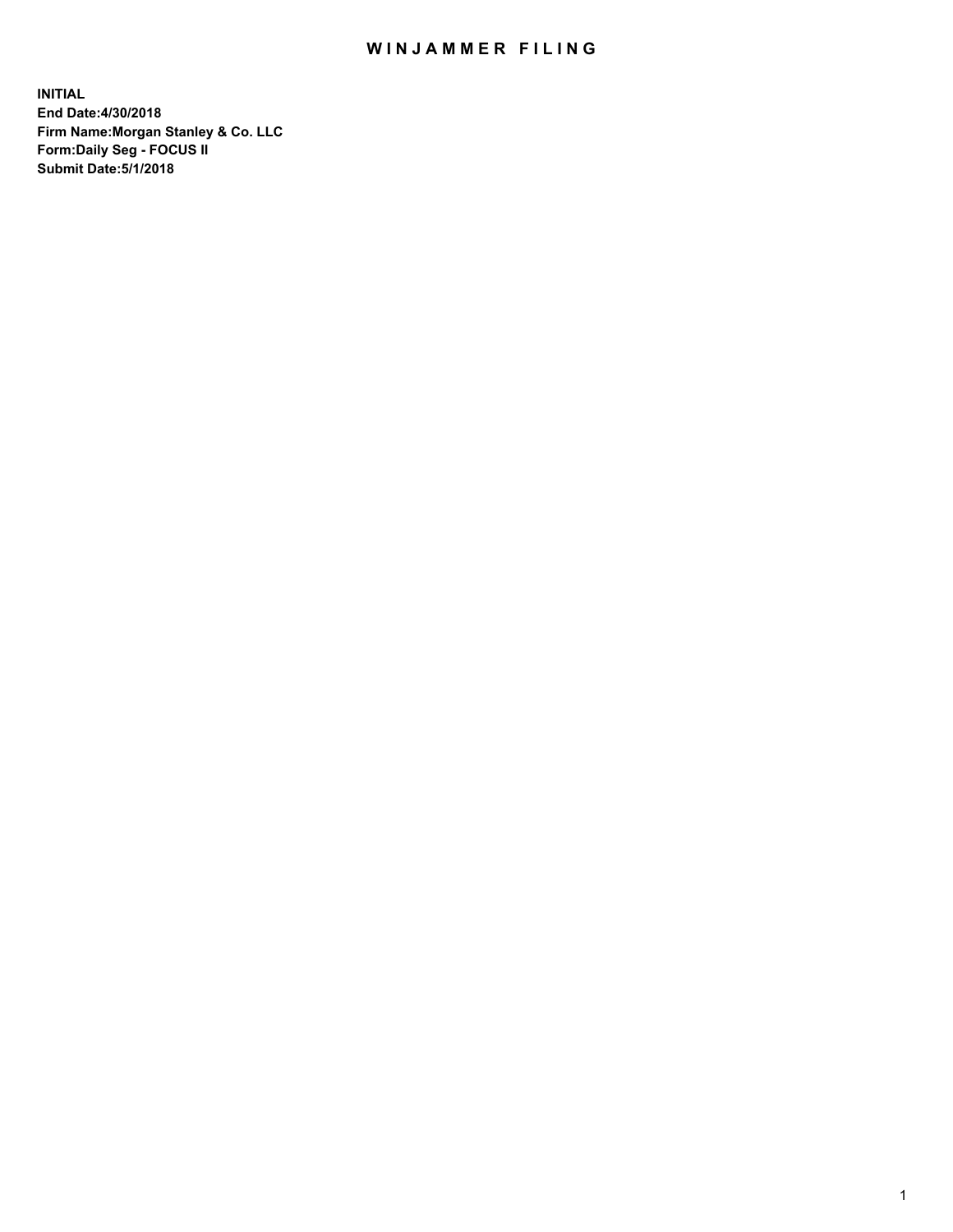## **INITIAL End Date:4/30/2018 Firm Name:Morgan Stanley & Co. LLC Form:Daily Seg - FOCUS II Submit Date:5/1/2018 Daily Segregation - Cover Page**

| Name of Company<br><b>Contact Name</b><br><b>Contact Phone Number</b><br><b>Contact Email Address</b>                                                                                                                                                                                                                          | Morgan Stanley & Co. LLC<br>Ikram Shah<br>212-276-0963<br>lkram.shah@morganstanley.com |
|--------------------------------------------------------------------------------------------------------------------------------------------------------------------------------------------------------------------------------------------------------------------------------------------------------------------------------|----------------------------------------------------------------------------------------|
| FCM's Customer Segregated Funds Residual Interest Target (choose one):<br>a. Minimum dollar amount: ; or<br>b. Minimum percentage of customer segregated funds required:%; or<br>c. Dollar amount range between: and; or<br>d. Percentage range of customer segregated funds required between: % and %.                        | 331,000,000<br>0 <sub>0</sub><br>00                                                    |
| FCM's Customer Secured Amount Funds Residual Interest Target (choose one):<br>a. Minimum dollar amount: ; or<br>b. Minimum percentage of customer secured funds required:%; or<br>c. Dollar amount range between: and; or<br>d. Percentage range of customer secured funds required between:% and%.                            | 140,000,000<br>0 <sub>0</sub><br>0 <sub>0</sub>                                        |
| FCM's Cleared Swaps Customer Collateral Residual Interest Target (choose one):<br>a. Minimum dollar amount: ; or<br>b. Minimum percentage of cleared swaps customer collateral required:% ; or<br>c. Dollar amount range between: and; or<br>d. Percentage range of cleared swaps customer collateral required between:% and%. | 92,000,000<br>0 <sub>0</sub><br>0 <sub>0</sub>                                         |

Attach supporting documents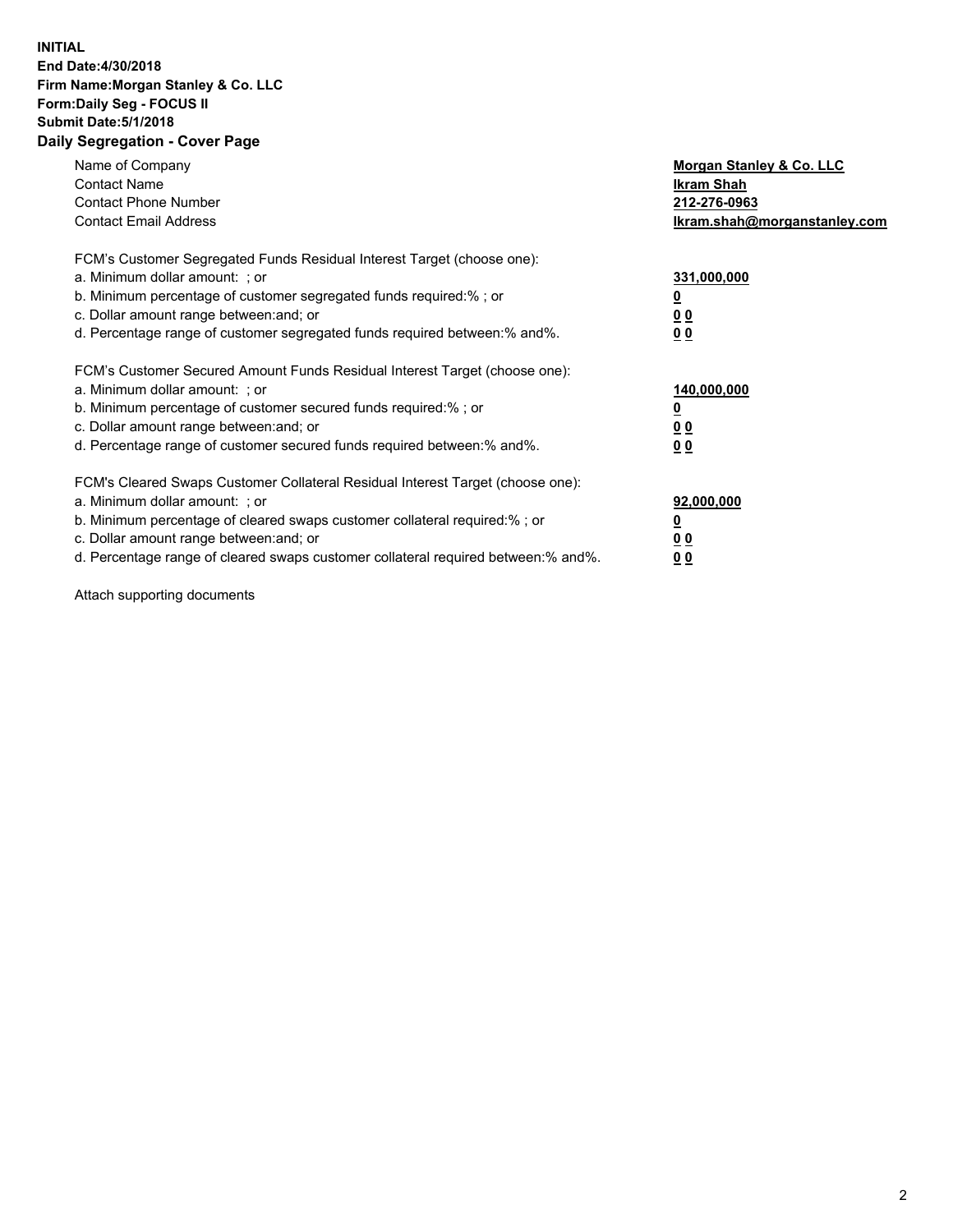## **INITIAL End Date:4/30/2018 Firm Name:Morgan Stanley & Co. LLC Form:Daily Seg - FOCUS II Submit Date:5/1/2018 Daily Segregation - Secured Amounts** Foreign Futures and Foreign Options Secured Amounts

Amount required to be set aside pursuant to law, rule or regulation of a foreign government or a rule of a self-regulatory organization authorized thereunder 1. Net ledger balance - Foreign Futures and Foreign Option Trading - All Customers A. Cash **3,182,405,901** [7315] B. Securities (at market) **2,116,292,010** [7317] 2. Net unrealized profit (loss) in open futures contracts traded on a foreign board of trade **408,147,907** [7325] 3. Exchange traded options a. Market value of open option contracts purchased on a foreign board of trade **26,596,179** [7335] b. Market value of open contracts granted (sold) on a foreign board of trade **-27,225,316** [7337] 4. Net equity (deficit) (add lines 1. 2. and 3.) **5,706,216,681** [7345] 5. Account liquidating to a deficit and account with a debit balances - gross amount **36,641,650** [7351] Less: amount offset by customer owned securities **-35,824,199** [7352] **817,451** [7354] 6. Amount required to be set aside as the secured amount - Net Liquidating Equity Method (add lines 4 and 5) 7. Greater of amount required to be set aside pursuant to foreign jurisdiction (above) or line 6. FUNDS DEPOSITED IN SEPARATE REGULATION 30.7 ACCOUNTS 1. Cash in banks A. Banks located in the United States **252,287,426** [7500] B. Other banks qualified under Regulation 30.7 **863,569,404** [7520] **1,115,856,830** 2. Securities A. In safekeeping with banks located in the United States **361,649,765** [7540] B. In safekeeping with other banks qualified under Regulation 30.7 **0** [7560] **361,649,765** [7570] 3. Equities with registered futures commission merchants A. Cash **5,348,499** [7580] B. Securities **0** [7590] C. Unrealized gain (loss) on open futures contracts **560,984** [7600] D. Value of long option contracts **0** [7610] E. Value of short option contracts **0** [7615] **5,909,483** [7620] 4. Amounts held by clearing organizations of foreign boards of trade A. Cash **0** [7640] B. Securities **0** [7650] C. Amount due to (from) clearing organization - daily variation **0** [7660] D. Value of long option contracts **0** [7670] E. Value of short option contracts **0** [7675] **0** [7680] 5. Amounts held by members of foreign boards of trade A. Cash **2,255,519,470** [7700] B. Securities **1,754,642,245** [7710] C. Unrealized gain (loss) on open futures contracts **407,586,923** [7720] D. Value of long option contracts **26,596,179** [7730] E. Value of short option contracts **-27,225,316** [7735] **4,417,119,501** 6. Amounts with other depositories designated by a foreign board of trade **0** [7760] 7. Segregated funds on hand **0** [7765] 8. Total funds in separate section 30.7 accounts **5,900,535,579** [7770]

- 9. Excess (deficiency) Set Aside for Secured Amount (subtract line 7 Secured Statement Page 1 from Line 8)
- 10. Management Target Amount for Excess funds in separate section 30.7 accounts **140,000,000** [7780]
- 11. Excess (deficiency) funds in separate 30.7 accounts over (under) Management Target **53,501,447** [7785]

**0** [7305]

**5,707,034,132** [7355] **5,707,034,132** [7360] [7530] [7740]

**193,501,447** [7380]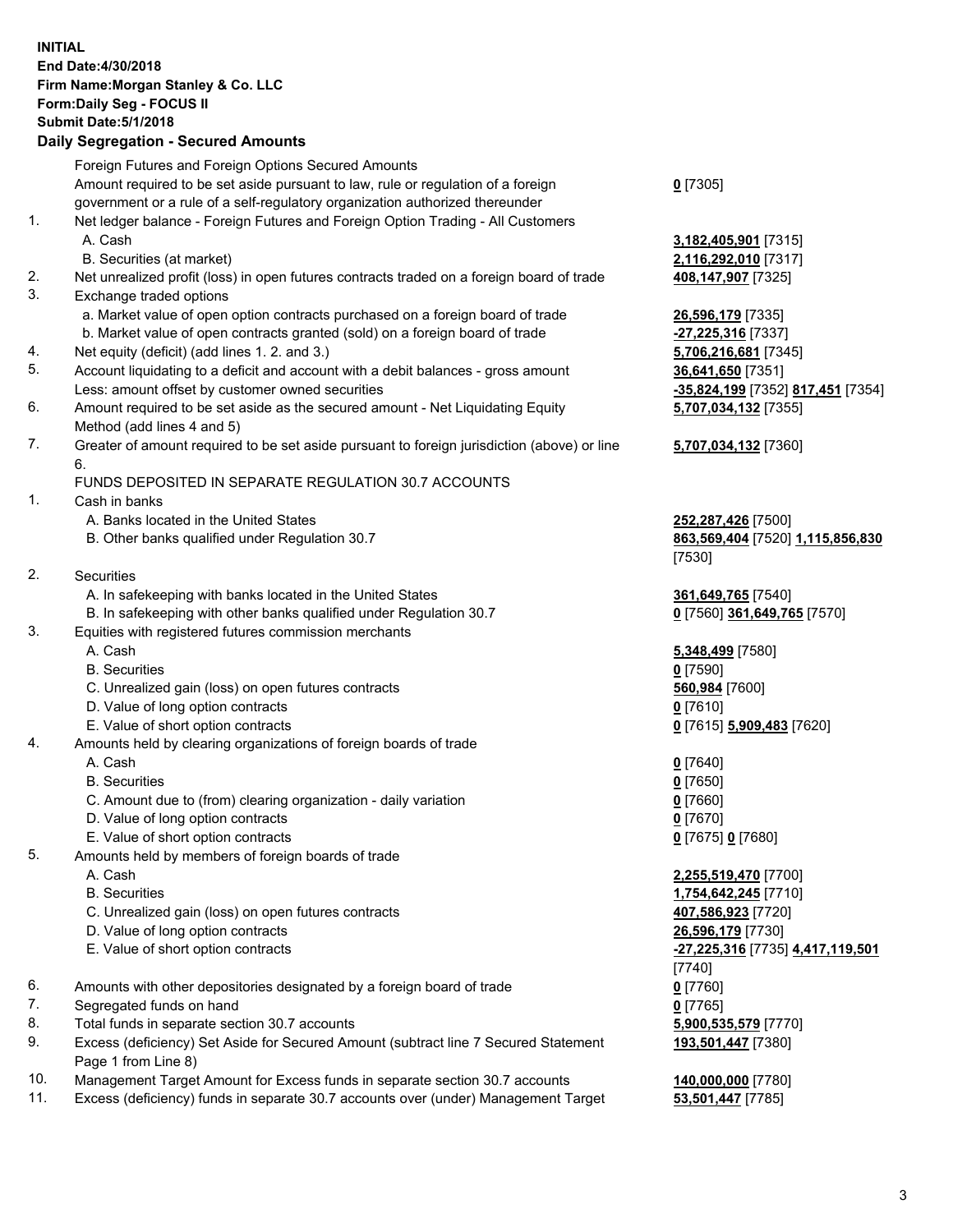**INITIAL End Date:4/30/2018 Firm Name:Morgan Stanley & Co. LLC Form:Daily Seg - FOCUS II Submit Date:5/1/2018 Daily Segregation - Segregation Statement** SEGREGATION REQUIREMENTS(Section 4d(2) of the CEAct) 1. Net ledger balance A. Cash **10,252,121,973** [7010] B. Securities (at market) **5,134,449,075** [7020] 2. Net unrealized profit (loss) in open futures contracts traded on a contract market **-159,410,330** [7030] 3. Exchange traded options A. Add market value of open option contracts purchased on a contract market **437,633,529** [7032] B. Deduct market value of open option contracts granted (sold) on a contract market **-683,061,206** [7033] 4. Net equity (deficit) (add lines 1, 2 and 3) **14,981,733,041** [7040] 5. Accounts liquidating to a deficit and accounts with debit balances - gross amount **400,802,350** [7045] Less: amount offset by customer securities **and the securities of the securities of the securities of the securities of the securities <b>-364,423,555** [7047] **36,378,795** [7050] 6. Amount required to be segregated (add lines 4 and 5) **15,018,111,836** [7060] FUNDS IN SEGREGATED ACCOUNTS 7. Deposited in segregated funds bank accounts A. Cash **3,896,854,395** [7070] B. Securities representing investments of customers' funds (at market) **0** [7080] C. Securities held for particular customers or option customers in lieu of cash (at market) **1,213,235,840** [7090] 8. Margins on deposit with derivatives clearing organizations of contract markets A. Cash **6,816,604,416** [7100] B. Securities representing investments of customers' funds (at market) **0** [7110] C. Securities held for particular customers or option customers in lieu of cash (at market) **3,921,213,235** [7120] 9. Net settlement from (to) derivatives clearing organizations of contract markets **-205,567,857** [7130] 10. Exchange traded options A. Value of open long option contracts **437,633,529** [7132] B. Value of open short option contracts **and the set of open short option contracts -683,061,206** [7133] 11. Net equities with other FCMs A. Net liquidating equity **3,874,623** [7140] B. Securities representing investments of customers' funds (at market) **0** [7160] C. Securities held for particular customers or option customers in lieu of cash (at market) **0** [7170] 12. Segregated funds on hand **0** [7150] 13. Total amount in segregation (add lines 7 through 12) **15,400,786,975** [7180] 14. Excess (deficiency) funds in segregation (subtract line 6 from line 13) **382,675,139** [7190] 15. Management Target Amount for Excess funds in segregation **331,000,000** [7194] **51,675,139** [7198]

16. Excess (deficiency) funds in segregation over (under) Management Target Amount Excess